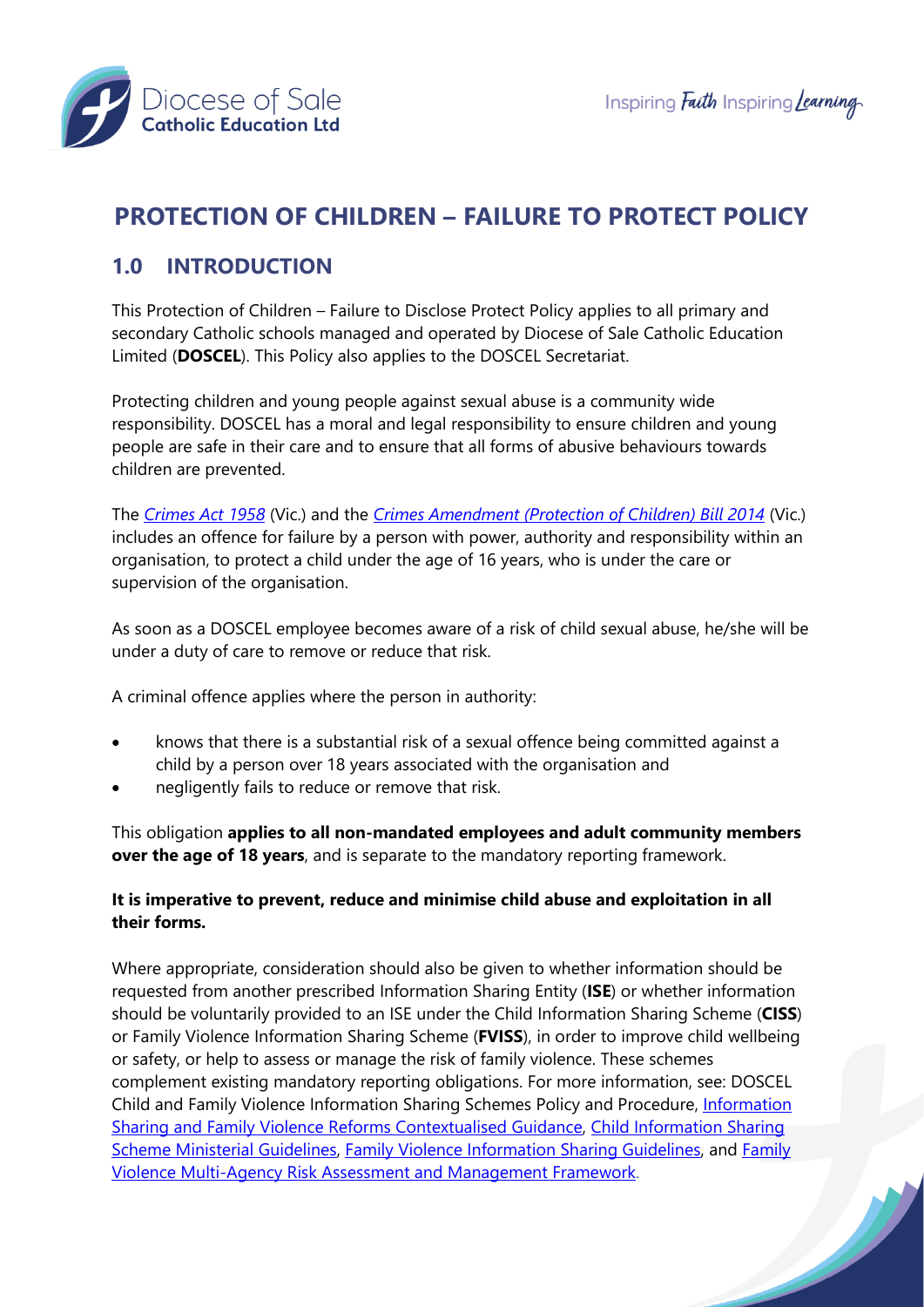## **2.0 PURPOSE**

This Policy informs DOSCEL employees of their responsibilities in relation to the disclosure/reporting responsibilities and removing the risk to children and young people of suspected abuse where practicable.

This Policy acknowledges the particular duty DOSCEL employees have towards children and young people in their care.

It respects the dignity of children and young people and outlines the rights and responsibilities of DOSCEL employees.

### **3.0 PRINCIPLES**

- **3.1** The dignity of each person, made in the image of God is a fundamental tenet of the Catholic Church and therefore of Catholic education.
- **3.2** A safe environment is required to protect children/young people from harm and to prevent employees from abusing their position of authority and trust.
- **3.3** Employees need to be informed of matters related to child sexual abuse and be fully self-aware of their professional obligations and responsibilities.
- **3.4** All children and young people have the right to a thorough and systematic education in personal safety, including safety in relationships.
- **3.5** Abuse of children or young people by persons in positions of trust or authority is a serious matter. All allegations must receive a response and be dealt with promptly and the risk removed where practicable.
- **3.6** After a disclosure, any ongoing harm to the child/young person and the employee is minimised by:
	- adherence to agreed procedures
	- provision of appropriate social and emotional support and pastoral care
	- appropriate confidentiality.
- **3.7** The child/young person's ongoing safety and wellbeing should be the primary focus of decision making.
- **3.8** Failing to reduce the risk of sexual abuse against a child/young person is a serious offence.

### **4.0 DEFINITIONS**

For the purposes of this policy, the following definitions apply.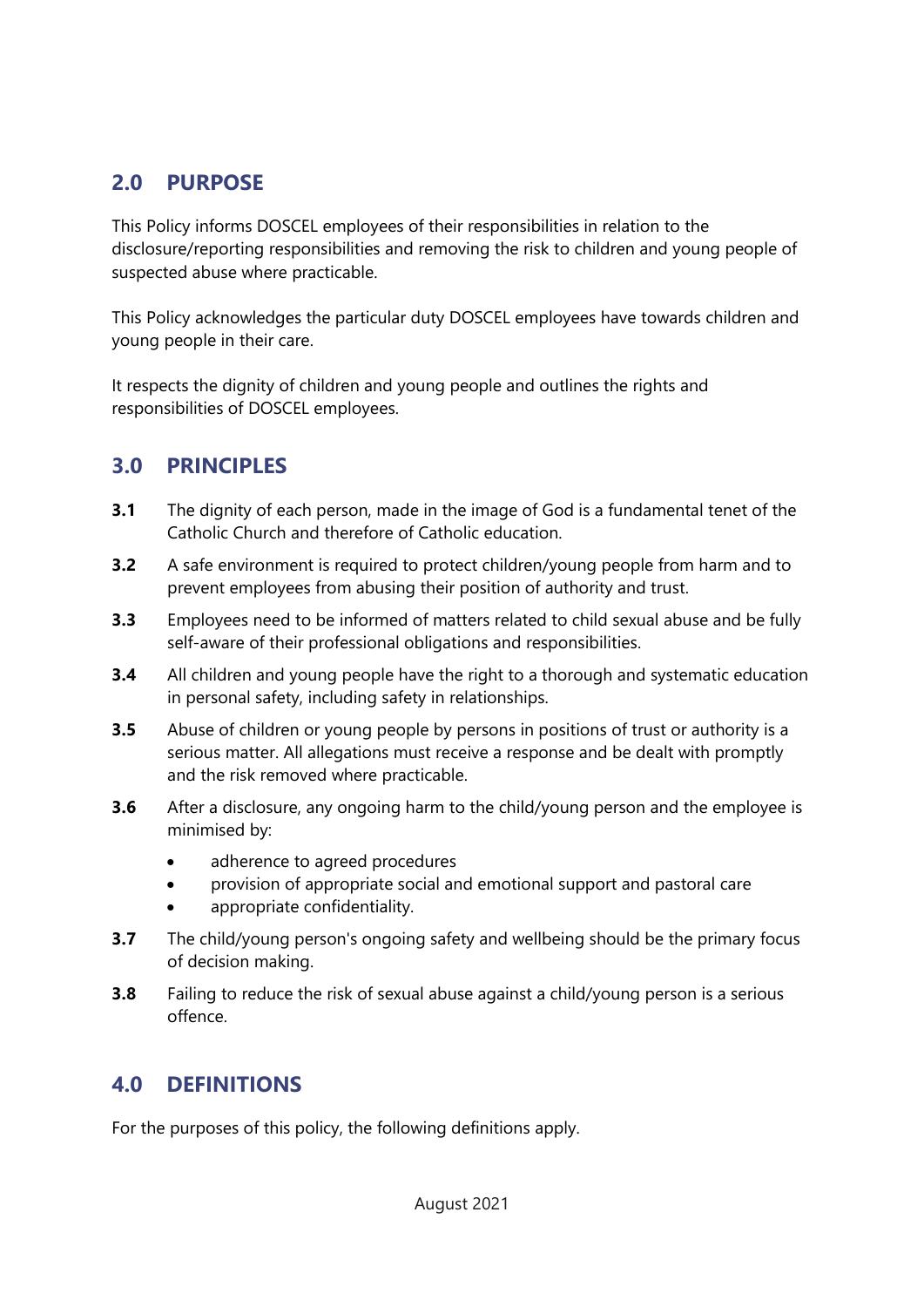**Child and Young Person:** A child is legally defined as a person under the age of 16 years. A young person is any person who comes under or may come under the care, supervision or authority of the school.

**Confidential:** Being entrusted with private and restricted information that must be treated as such, both in written and verbal form.

**Duty of Care:** Employees, including volunteers and contractors working in DOSCEL Schools have a duty of care to support and protect the children and young people with whom they are professionally involved.

When employees form a reasonable belief that a child or young person has been harmed or is at risk of harm, they are ethically bound to act to protect the safety and wellbeing of that child or young person. For some employees this obligation is legally mandated.

Duty of care is breached if a person:

- does something that a reasonable person in that person's position would not do in a particular situation
- fails to do something that a reasonable person in that person's position would do in the circumstances
- acts or fails to act in a way that causes harm to someone to whom the person owes a duty of care
- fails to report when mandated.

**Reasonable belief:** A 'reasonable belief' is not the same as having proof. A 'reasonable belief' is formed if a reasonable person in the same position would have formed the belief on the same grounds.

For example, a 'reasonable belief' might be formed when:

- a child states that they have been sexually abused
- a child states that they know someone who has been sexually abused (sometimes the child may be talking about themselves)
- someone who knows a child states that the child has been sexually abused
- professional observations of the child's behaviour or development leads a mandated professional to form a belief that the child has been sexually abused
- signs of sexual abuse lead to a belief that the child has been sexually abused.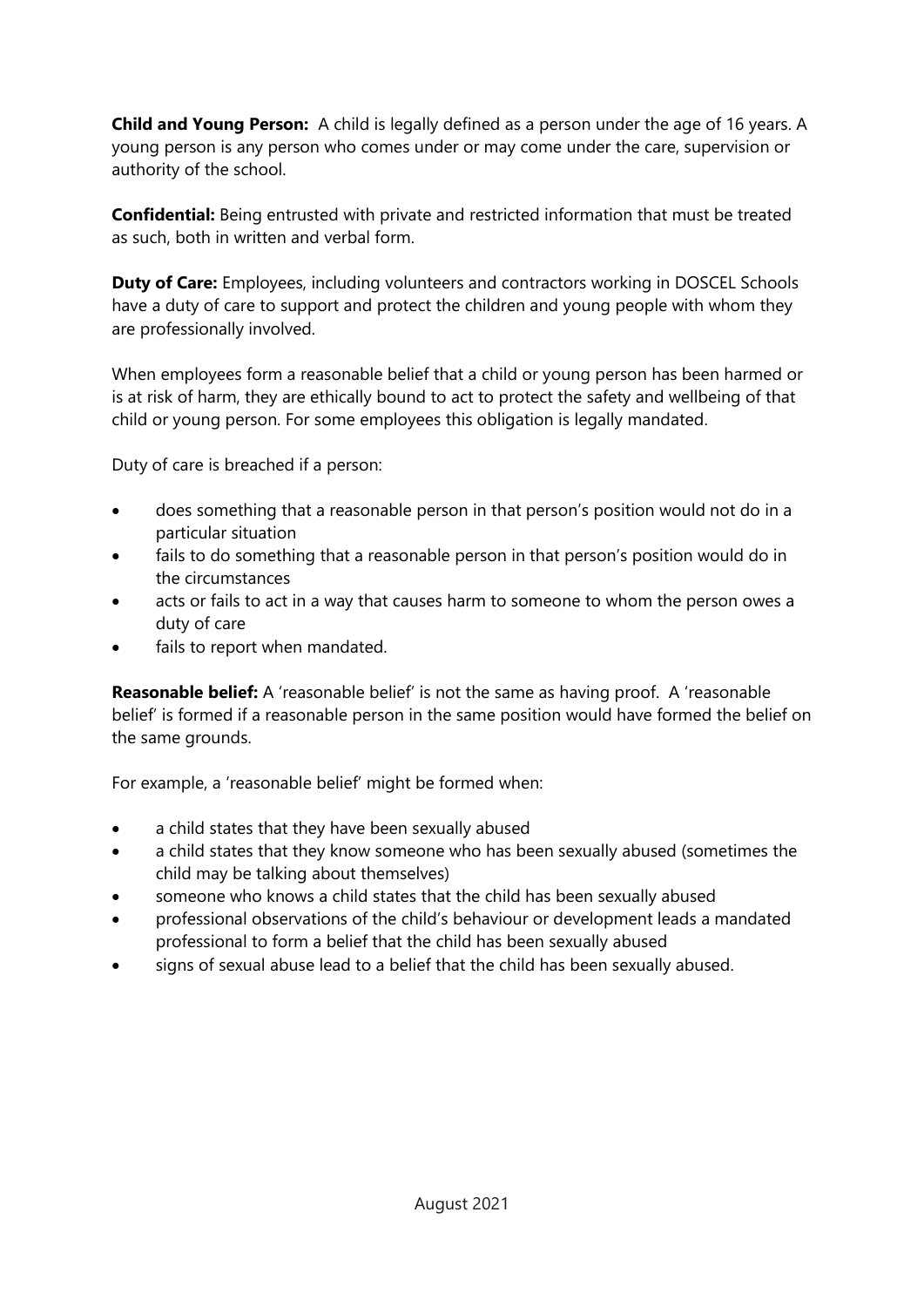**Reasonable excuse:** A 'reasonable excuse' for not reporting information about child sexual abuse to police may include:

• *Fear for Safety*

You have an excuse for not reporting to police if:

- you reasonably fear for your safety or the safety of another person, except the person you believe committed, or was involved in, the sexual offence, and
- your failure to report is a reasonable response in the circumstances.

This excuse helps to protect children, their families and others from harm where reporting information might risk people's safety. For example, a mother may decide not to report her partner sexually abusing her child because she fears violence against her or her child.

The fear must be reasonable from the perspective of that person in those circumstances. This recognises that this person is best placed to judge whether their safety, or the safety of another person, is endangered.

• *Belief that the information has already been disclosed*

You have an excuse for not reporting to police if:

- you believe on reasonable grounds that another person has already disclosed the information to police, and
- you have no further information to add.

For example, you may have this belief if you have disclosed the information in a 'mandatory report' to Department of Health and Human Services Child Protection under the *Children, Youth and Families Act 2005*, as Child Protection will provide the information you have reported to them to police.

DOSCEL employees who must make mandatory reports are:

- school principals
- registered teachers
- registered psychologists
- school counsellors
- people in religious ministry.

This excuse means that people do not need to report the same information to different agencies.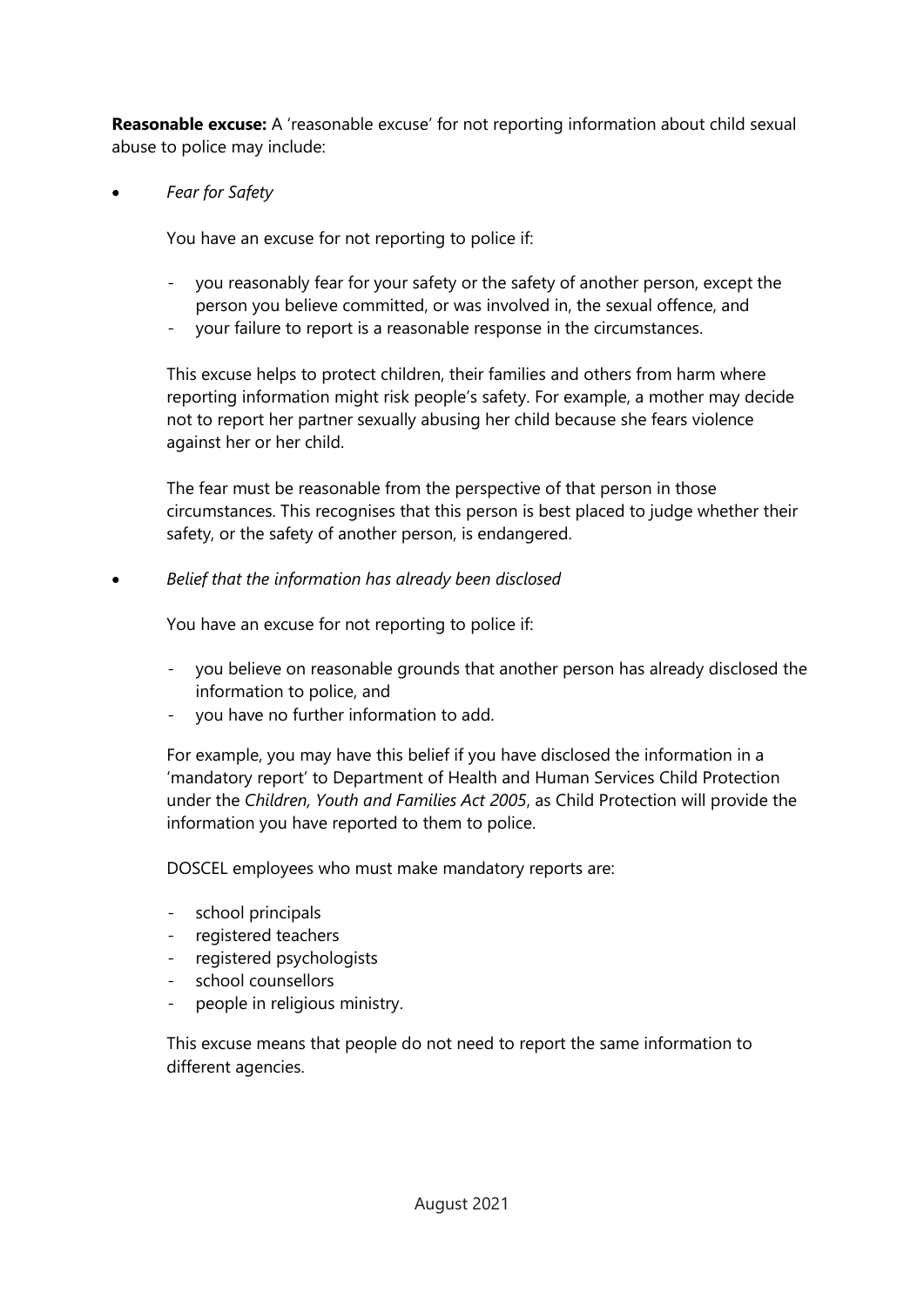#### • *Excuses that are not reasonable*

You do not have a reasonable excuse for failing to disclose information if you are only concerned about the 'perceived interests' of:

- the person you believe committed, or was involved in, the sexual offence, or
- any organisation.

'Perceived interests' includes reputation, legal liability and financial status. For example, a religious minister's concern for the reputation of a church where an adult sexually abused a child is not a reasonable excuse for not reporting to police.

This ensures that a child's best interests are placed first.

### **5.0 EXPECTED OUTCOMES**

- **5.1** DOSCEL employees are expected to be self-aware of their professional obligations and responsibilities and report to police any reasonable belief of the risk, or act, of sexual abuse against a child or young person.
- **5.2** A thorough and systematic education in personal safety, including safety in relationships, will be provided for all children and young people.
- **5.3** Approved professional learning in providing education in personal safety will be provided to all employees.
- **5.4** All allegations of grooming will receive a prompt response and be clearly documented.
- **5.5** Where appropriate, information will be shared with other ISEs under the CISS and **FVISS**

### **6.0 REFERENCES**

- *Crimes Act 1958* (Vic.)
- *Crimes Amendment (Protection of Children) Act 2014* (Vic.)
- *Children, Youth and Families Act 2005* (Vic.)
- *Four Critical Actions for Schools: Responding to Incidents, Disclosures and Suspicions of Child Abuse*
- *Protect: Responding to Suspected Child Abuse: A Template for all Victorian Schools*
- Victorian Institute of Teaching (VIT) Code of Conduct and Ethics